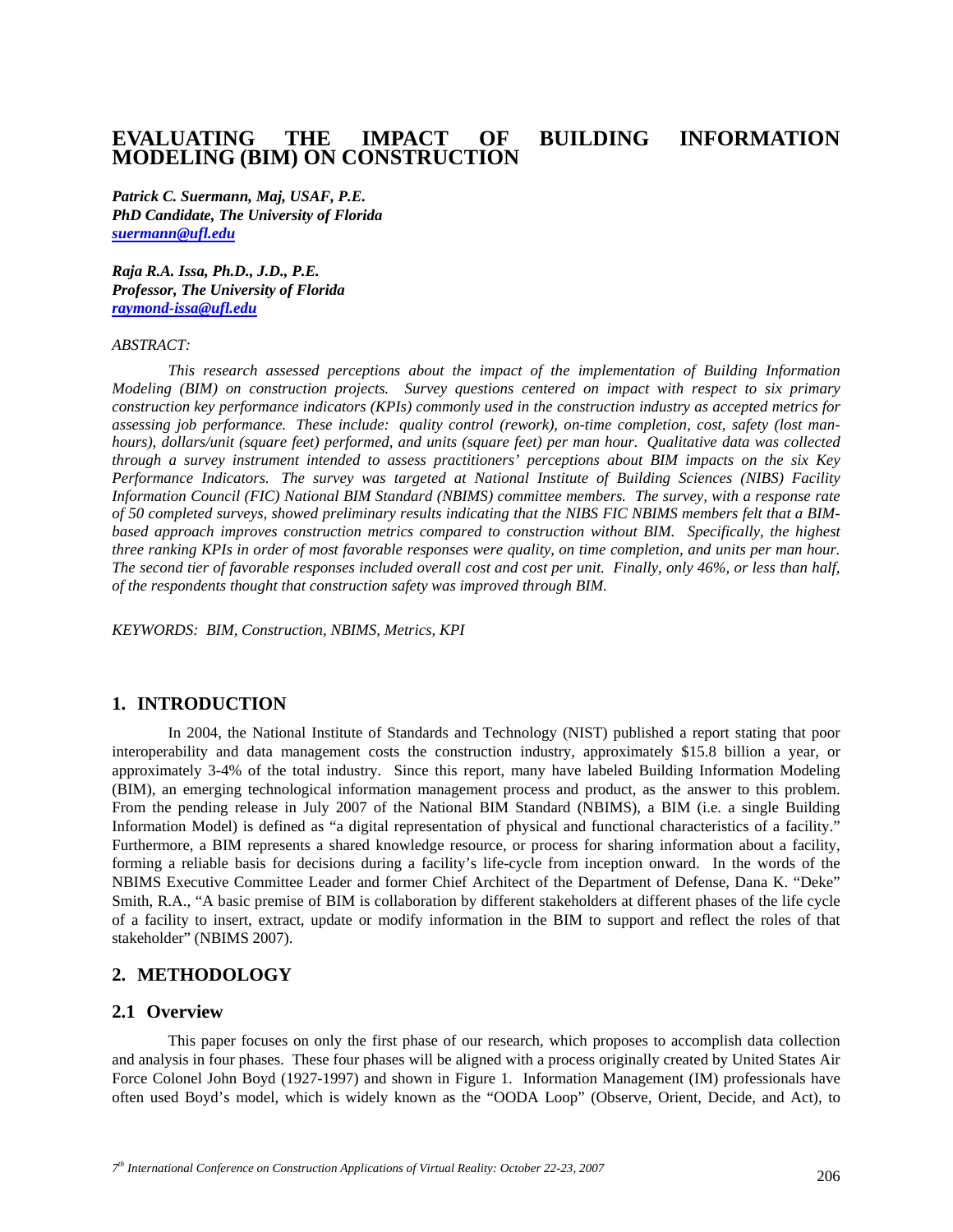demonstrate the continual improvement process of strategic decision making. The OODA Loop will be used here to structure the research to ensure that each phase builds on the one before it and in this way the conclusions will be logically valid. Boyd developed the theory based on his earlier experience as a fighter pilot and he initially used it to explain victory in air-to-air combat. But in the later years of his career; he expanded his OODA Loop theory into a grand strategy with benefits to anyone who needs to pragmatically and quickly process information.

 Colonel Boyd's philosophy dictated that individually, people will observe unfolding circumstances and gather outside information in order to orient their decision making system to "perceived threats." Boyd states that the *orientation* phase of the loop is the most important step, because if decision makers perceive the wrong threats, or misunderstand what is happening in the environment, then the decision makers will orient their thinking in erroneous directions and eventually make incorrect decisions. Boyd said that this cycle of decision-making could operate at different speeds for different organizations but the goal is to complete the OODA Loop process at the fastest tempo possible. However, in this research, it will be used to make the best, not necessarily the fastest, choices about the proper items to collect and investigate. Through Boyd's OODA Loop; this research will be structured in four phases aligned with the ideas of *observation*, *orientation*, *decision*, and *action* (Boyd 2007).

#### **2.2 Phase I: Observation**

 Because BIM is so new in the US Architecture, Engineering, Construction, and Operations (AECO) industry, there is little empirical data regarding its application and use. Therefore, in addition to the typical review of literature in the field, a qualitative survey was administered to garner initial data about practitioners' perceptions about the effects of BIM on construction key performance indicators (KPIs). This survey data was used to determine current BIM practices and perceptions to formulate additional research hypotheses for use in Phase II. Phase I included publishing a web-based survey with the sole purpose of garnering industry stakeholders' impressions of BIM's effect on construction through specific construction metrics based on six (6) primary, quantitative construction KPIs: Quality Control, On time Completion, Cost, Safety, \$/Unit, Units/Manhour as determined in a 2003 study by Cox et al. (2003). In this way, qualitative industry perceptions were quantified. The survey was hosted on http://www.zoomerang.com through an account login funded by the National Institute of Building Sciences, Facility Information Council (NIBS-FIC). In concert with the National BIM Standard (NBIMS) Committee testing team, a subset of the NIBS-FIC, this data was shared for their own empirical research.

#### **2.2.1 Survey**

 After receiving University of Florida Institutional Review Board (UFIRB) authority, the first iteration of the survey was available from March 5, 2007 until April 5, 2007 and was advertised to a select group in two different ways: direct email through a distribution list and a website advertisement. First, an email was sent to the FIC listserv distribution list. This listserv had 104 members from across the AECO industry at the time of the survey's launch. Halfway through the month-long survey availability, a reminder email was sent to the listserv asking for more people to complete the survey or for those who had started the survey to complete the survey. The second method of garnering qualified respondents was to advertise the survey on the NIBS FIC website, http://www.facilityinformationcouncil.org/bim, under their "NEWS" portion. Since most people only happen upon this website when signing up to join the NIBS-FIC NBIMS committee, and this website is only "advertised" in the AECO community, the possibility of tainting the data was considered negligible.

#### **2.2.2 Survey Specifics**

The survey was divided into four sections:

- Part I: Basic Demographic Information
- Part II: BIM Effects on KPIs
- Part III: Ranking KPIs
- Part IV: Free Answer

 Part I was intended to find descriptive information about the respondents, to ensure that they were qualified to answer the questions, and to group answers from similar respondents together across the data pool. Most questions were standard for surveys such as gender, age, and the state where the respondent resided. Questions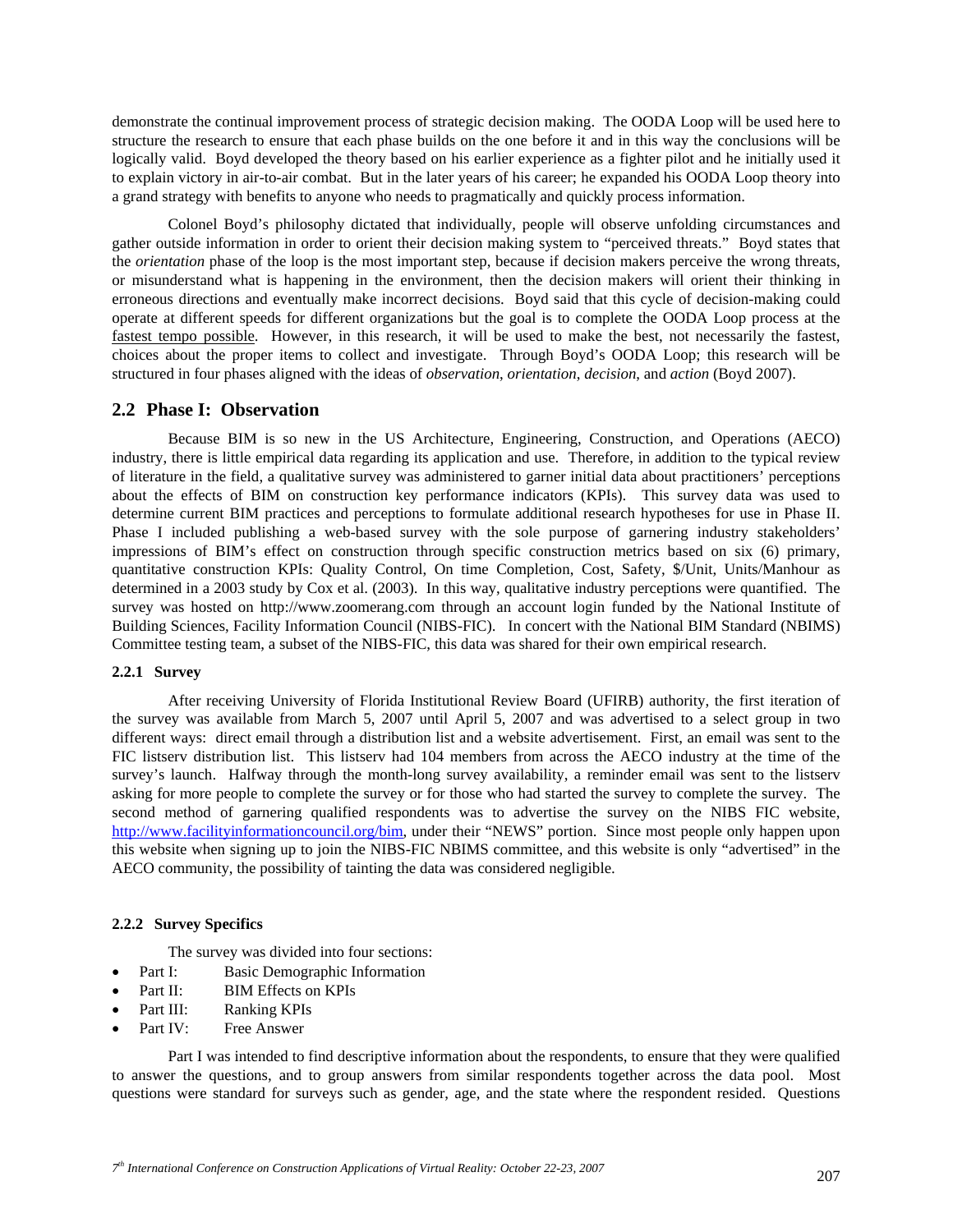especially germane to the research were the following which were targeted at collecting the respondent's educational level, annual company revenue, and people's organizational role. Regarding organizational role, respondents were asked to make a selection from a list based on the organizational roles listed in Table 32 of the Construction Specifications Institute (CSI 2007). First, respondents were asked to select their overarching organizational role, and then the survey skipped to the question that addressed the proper organizational role with a follow-up question formulated to find out the specific role the respondent filled on a daily basis. These choices also came from the CSI's (2007) Omniclass Table 32 for organizational roles.

 Part II of the survey served as the beginning of the primary data collection instrument. This part asked questions on each of the six construction KPIs in various formats with varying scales of favorable to unfavorable perceptions regarding the impact of BIM on construction. In this way, the possibility of errant responses from people just putting the maximum answer down for every question was avoided. At the beginning of Part II, respondents were asked to rate their perception of BIM's impact on the list of six construction key performance indicators. Specifically, question #14 of the survey addressed BIM's impact on units per man hour. Units per man hour were defined for respondents as "measure of completed units (typically square footage) put in place per individual man hour of work." The respondents' choices of answers ranged on a 5-point Likert scale from least favorable to most favorable with the following possible choices:

| Severely Inhibits | Lessens | No Effect | Improves | <b>Maximizes</b> |
|-------------------|---------|-----------|----------|------------------|
|                   |         |           |          |                  |

 The next question, #15, asked for the same perception about BIM's impact on "dollars per unit" or cost per square foot (\$/SF) with the same choices on the 5-point Likert scale. Question #16, asked about safety. Regarding safety, respondents were asked to "read the following statements and choose the one that most closely matches your view of BIM's effect on safety." The answers, with regard to lost man-hours, were again arranged on a 5-point Likert scale:

| Eliminates | essens | No Effect | Increases | <b>Greatly Increases</b> |
|------------|--------|-----------|-----------|--------------------------|
|            |        |           |           |                          |

 The next question, #17, had to do with cost. Cost was defined as "cost variance in actual costs to budgeted costs." Here there were five sub-questions under this one question that centered on different types of costs including: General Conditions, Structural, Mechanical, Electrical, and Plumbing (MEP), Finishes, and Overall. Here, respondents could choose from a 5-point Likert scale, as well as the additional choice of Not Applicable or "N/A." The 5-point Likert scale had the following choices:

| Max Variance: (\$ Lost) | Worsens | No Effect | Improves | Max Variance (\$ Saved) |
|-------------------------|---------|-----------|----------|-------------------------|
|                         |         |           |          |                         |

 Question #18 focused on "on time completion." The response options were similar to those for question #17 with the exception of variance equating to a "late" project on the unfavorable side of the scale to "max variance" – early" on the favorable side of the scale.

 The final question in Part II, #19, asked respondents what they thought about BIM's impact on quality control/rework. This question prepared the respondent for answering by saying, "quality control can be defined as percent (%) of rework in (\$) compared to overall cost in (\$)." The choices were:

| Increases Rework | Worsens | No Effect | 'mproves | <b>Nearly Eliminates Rework</b> |
|------------------|---------|-----------|----------|---------------------------------|
|                  |         |           |          |                                 |

 Part III of the survey was structured to determine whether there was any one construction KPI which BIM impacted more than any other in a logical ranking fashion, so that it could be investigated more thoroughly in Phase II of the research while collecting case study data. Respondents were asked to rank the KPIs on a Likert scale from 1-10. This means that 1 would be a score showing that BIM inhibited construction to 5 equalling no effect to 10 showing the most improvement.

 Part IV of the survey was intended to gather open ended responses from respondents that could help identify problems with the current survey, necessary points to investigate in future surveys, receive contact information if people wanted specific follow-up information, and give respondents a chance to express themselves if they felt the survey stifled their responses in any way.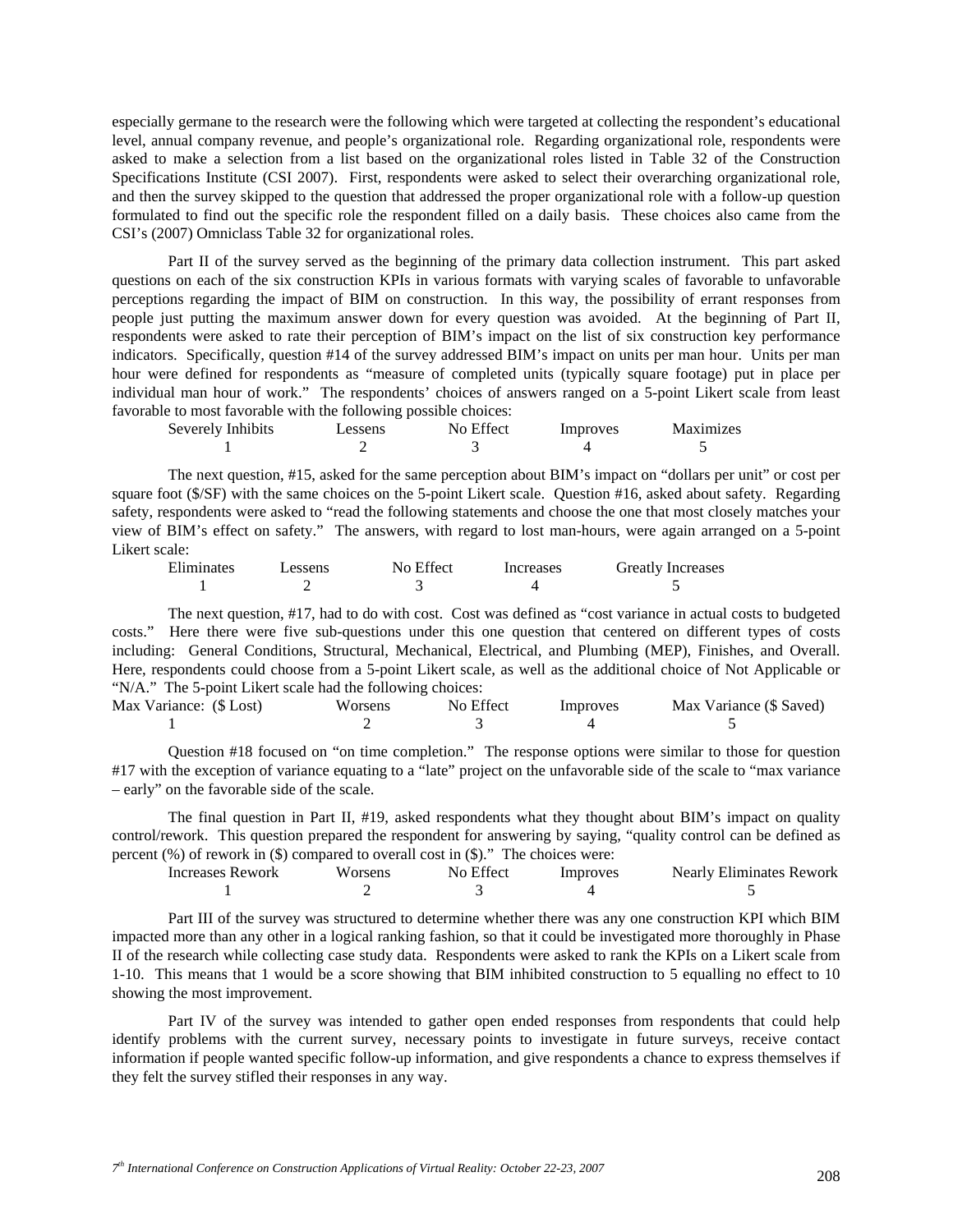The Summary portion of the survey was intended to determine respondents' personal definition of Building Information Modeling. There were four choices, including one response; "Don't Know" which was a response intended to eliminate unqualified respondents from tainting the data pool. The other choices included:

- BIM is 3D CAD
- BIM is a tool for visualizing and coordinating A/E/C work and avoiding errors and omissions
- BIM is an open standards based info repository for facilities lifecycles

#### **2.3 Future Research: Phases II-IV, Orientation, Decision, and Action**

 Phase II will include building on the survey data garnered in Phase I and will test the primary research hypothesis and possible follow on hypotheses by conducting embedded research on federal construction projects. The rationale behind this research is that federal entities have provided testbeds for implementing new ideas and new technologies in the past in the field of construction. While federal work has not always led the way on implementing new technological initiatives, recent strides in the General Services Administration (GSA), Army Corps of Engineers (USACE), and United States Coast Guard (USCG) demonstrate that they are exceeding typical industry rate of BIM adoption. However, despite recent promulgation of BIM procedures in documents like the GSA BIM Guide and USACE BIM Roadmap, there is little documented evidence on BIM's impact on the construction phase of the facility lifecycle. Therefore, future research proposes to evaluate BIM effects on federal construction projects according to the KPI metrics listed in the survey. The specific locations where the embedded research will be conducted due to their considerable experience at managing projects through BIM methodologies are:

- U.S. Army Corps of Engineers (USACE), Seattle District
- U.S. Army Corps of Engineers (USACE), Louisville District
- U.S. Coast Guard Naval Engineering Support Unit (NESU), Charleston, South Carolina
- General Services Administration (GSA)

 After assessing and analyzing the data and comparing it to longitudinal data from construction projects similar in size and scope to those studied in Phase II, Phase III will include revisions and changes to the data collection model. In addition, a wider cross section of construction projects will be studied including commercial and industrial projects. Phase III entails comparing the data collected in Phases I and II to longitudinal data. This would be accomplished by using data collected and maintained by research bodies such as the USACE Civil Engineering Research Laboratory (CERL) or the Construction Industry Institute (CII) and comparing their baseline construction data to BIM case study data from Phase II. Lastly, the data will be analyzed to determine if trends exist that demonstrate significant differences in productivity or performance according to the construction KPI metrics.

 In Phase IV, after the bulk of the data is collected, the lessons learned from conducting the embedded research will be applied to a further revised methodology recommended for future case study data collection. Additionally, noted trends will be discussed in the research analysis portion of this document and recommended for consumption and implementation by federal entities and construction firms for recommended best business practices that yield the most productivity improvements. In this way, the research will *act* on the lessons learned, fulfilling the OODA Loop. Possible additional case study data will include trend analysis on commercial and industrial projects and comparison to the federal construction projects case study data

### **3. RESULTS**

 The first iteration of the survey was sent out to the NBIMS committee of the NIBS-FIC and was available from March 5, 2007 until April 5, 2007. Of the 105 people on the committee when the survey was closed out, 50 respondents fully completed the survey for a highly successful 48% response rate. The information below represents a summary of the results from the survey.

## **3.1 Part I: Basic Demographic Information**

 Figures 2-5 show the data gathered through the Zoomerang online survey or data analysis derived from the data in the survey. Regarding gender, 86% (43/50) of the respondents were male and 14% (7/50) female. The age data of the respondents shows that the mode response was also the median age group, the 45-54 year olds with an overall normal distribution of respondents. There was only one respondent under 25 years old. As far as education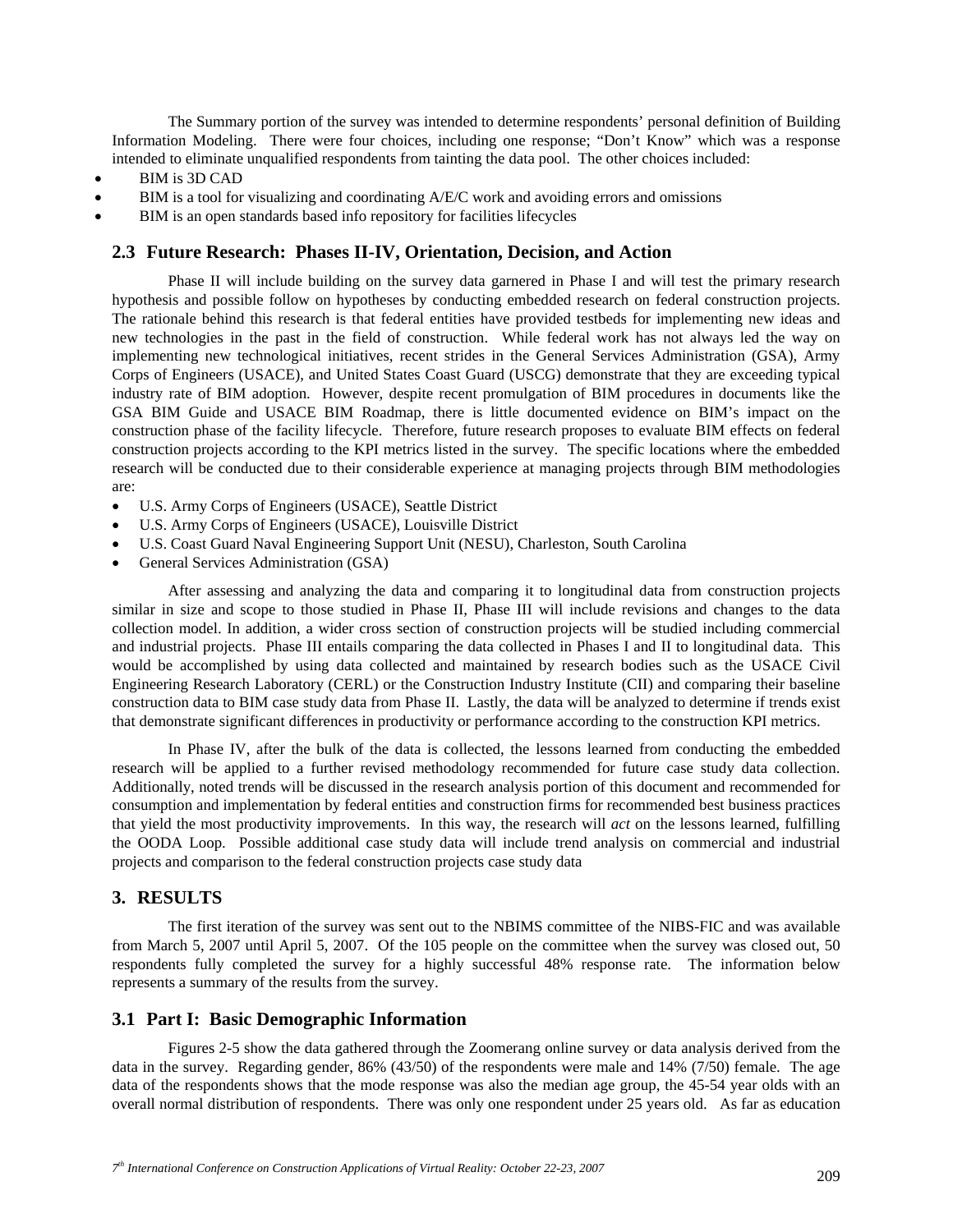level, 86% (43/50) of the respondents had college degrees, with 56% (28/50) of them holding graduate or professional degrees. There was no definite trend indicated on the organizational revenue question, although the most frequent response was \$1-\$9.9 Million with 24% (12/50) of the respondents choosing this answer. Respondents' geographic locations were varied with 47/50 respondents living in the U.S. and three from outside the U.S. (Note: despite being the U.S. NBIMS committee, several members live and work outside the U.S., but are either American citizens or are liaisons for wider interests such as the North American BIM buildingSmart Initiative (sic), etc. so it is possible for respondents on the U.S. NBIMS listserv to live outside the U.S.) The most frequent response by state was from Maryland, with 18% or nine of the 50 respondents living there.

 The organizational role data results showed that the two most frequent responses were from those with a Design Role with 44% (22/50) respondents and from those with a Management role, which accounted for 30% (15/50) respondents. Of the first most frequent response, Design Role, 73% (16/22) of the respondents were architects and 27% (6/22) respondents were engineers. For the second most frequent response, Management, 47% (7/15) were Vice Presidents in their organization and 40% (6/15) respondents were the Chief Executives of their organization.

## **3.2 Part II: BIM Effects on Construction KPIs**

 Respondents were asked to rate their perception of BIM's impact on six KPIs. The following list is organized in order of the highest rated to the lowest rated of the six KPIs: Quality Control/Rework (90%), On-time Completion (90%), Cost-Overall (84%), Units/Man hour (76%), Dollars/Unit (70%), and Safety (46%). This was calculated by evaluating responses that exceeded the neutral Likert value of 3 and comparing that to the total number of responses. For example, 34/50 respondents opined that BIM "Improved" the Quality Control/Rework KPI, as well as 11/50 respondents opined that BIM, "Nearly Eliminates Rework" for a total rating of 90% (45/50). Full data on the responses can be seen in Figures 2 and 3.

 Cost was similarly broken down and the following list organized in the order of highest to lowest rated favorable opinion (i.e. assigned a value greater than 3 on the Likert scale) by the respondents: Overall (84%), Mechanical, Electrical, and Plumbing (78%), Structural (76%), General Conditions (70%), and Finishes (58%.)

 It is important to note that 46% or 23/50 respondents also felt that BIM has "No Effect" on safety or lost man-hours in construction projects, making it the KPI that in their perception is the least impacted by BIM.

#### **3.3 Part III: Ranking Construction KPIs**

 Respondents were asked to rank the construction KPIs according to their perceptions of how well BIM improved the given KPIs on a scale of 1-10, with 10 showing the most improvement, 5 showing no effect, and 1 showing that BIM inhibits the given KPIs. Organizing the construction KPIs according to merely adding positive response frequency percentages (anything over a score of 5), the KPIs score the following in order from most to least favorable: Quality (94%), On-time Completion (88%), Units/Man-hour (86%), Dollars/Unit (80%), Cost (80%), and Safety (54%.) When weighting the answers for the degree of favorability (Σ(%\*100\*Score)), the KPIs score the same: Quality (564), On-time Completion (528), Units/Man-hour (516), Dollars/Unit (480), Cost (480), and Safety (324.) This information is graphically illustrated in Figures 4 and 5.

#### **3.4 Part IV: Comments**

A few of the most representative comments made by the respondents were:

- Respondent # 3: A BIM will likely affect KPIs rather than the other way around. A good, comprehensive, structured source of accurate data that all the stakeholders can access will reduce stove pipes, redundant data and inaccurate information. It will make it easier to keep the data current and to verify it.
- Respondent #7: The questions that are being asked are of the type that an A/E would ask. You may want to look at asking that questions that a builder, vendor, or trade contractor would ask.
- Respondent #8: The way you ask your questions, it seems as if you assume that BIM should save time and money. In reality, I believe that the BIM makes your planning, scheduling, estimating, etc. more accurate. I have quite often seen that BIM corrects errors, misconceptions and the net effect may be additive (but save the contractor the time, money and the embarrassment of a mistake). If there was inadequate time or more planned for a given scope, than it may it may be just as likely to add time or money as save (sic).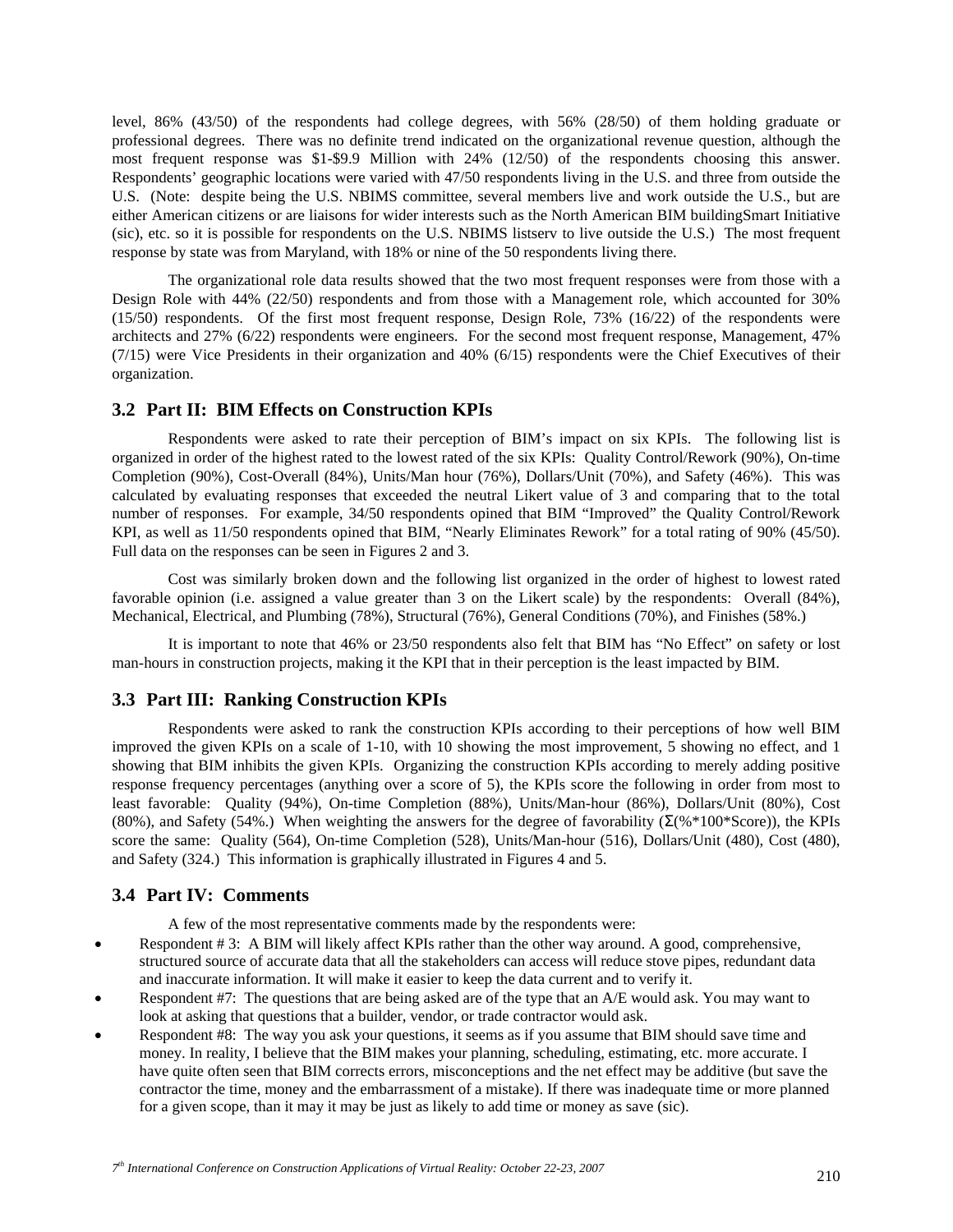- Respondent #13: More KPIs: Reduction in Claims, Improved public outreach/agency coordination, More sustainable structures
- Respondent #16: BIM will minimize change orders, and will also reduce the initial project cost. Contractors will sharpen their pencils and will provide pricing per known factors, the number of unknowns and field coordination efforts are reduced.
- Respondent #17: While BIM a goal to strive for and is relevant to certain projects the fractured nature of the A/E/C (sic) industry means that it will be a long time before BIM has a significant overall effect on the industry

## **4. SUMMARY**

 The summary question in this survey asked respondents which definition of BIM most closely matched their own. No respondents chose the answers "Don't Know" or "BIM is 3D CAD." As shown in Figure 6, the definition of BIM according to the NIBS-FIC NBIMS Committee received the most responses, "BIM is an open standards based information repository for facilities' lifecycles," with 70% or 35/50 respondents making this selection. The other response was, "BIM is a tool for visualizing and coordinating AEC work and avoiding errors and omissions," received 30% or 15/50 responses. While this response is not necessarily incorrect, it does not align with the NBIMS' view of the definition, which means that 15% of the respondents from the NBIMS committee have a personal definition of BIM that is different than the committee's formal definition. Thus, there is still some work to be done for the NBIMS Committee to educate and inform the AECO community, even within its own organization.

# **5. CONCLUSION**

 As the results suggest, the respondents felt that BIM is most likely to positively impact the construction KPIs of quality and on time completion. More research needs to be conducted in order to corroborate the "BIMfavorable" results here. While the respondents are certainly knowledgeable about BIM because of the demographics shown herein and membership on the NBIMS listerv, their affiliation could have also biased their results. Additionally, quantifying the impact of a BIM approach through real world construction case studies will offer a more compelling argument for BIM adoption by AEC firms.

# **6. ACKNOWLEDGEMENT**

 This study was partially supported by the National Institute of Building Sciences, Facility Information Council (NIBS-FIC.)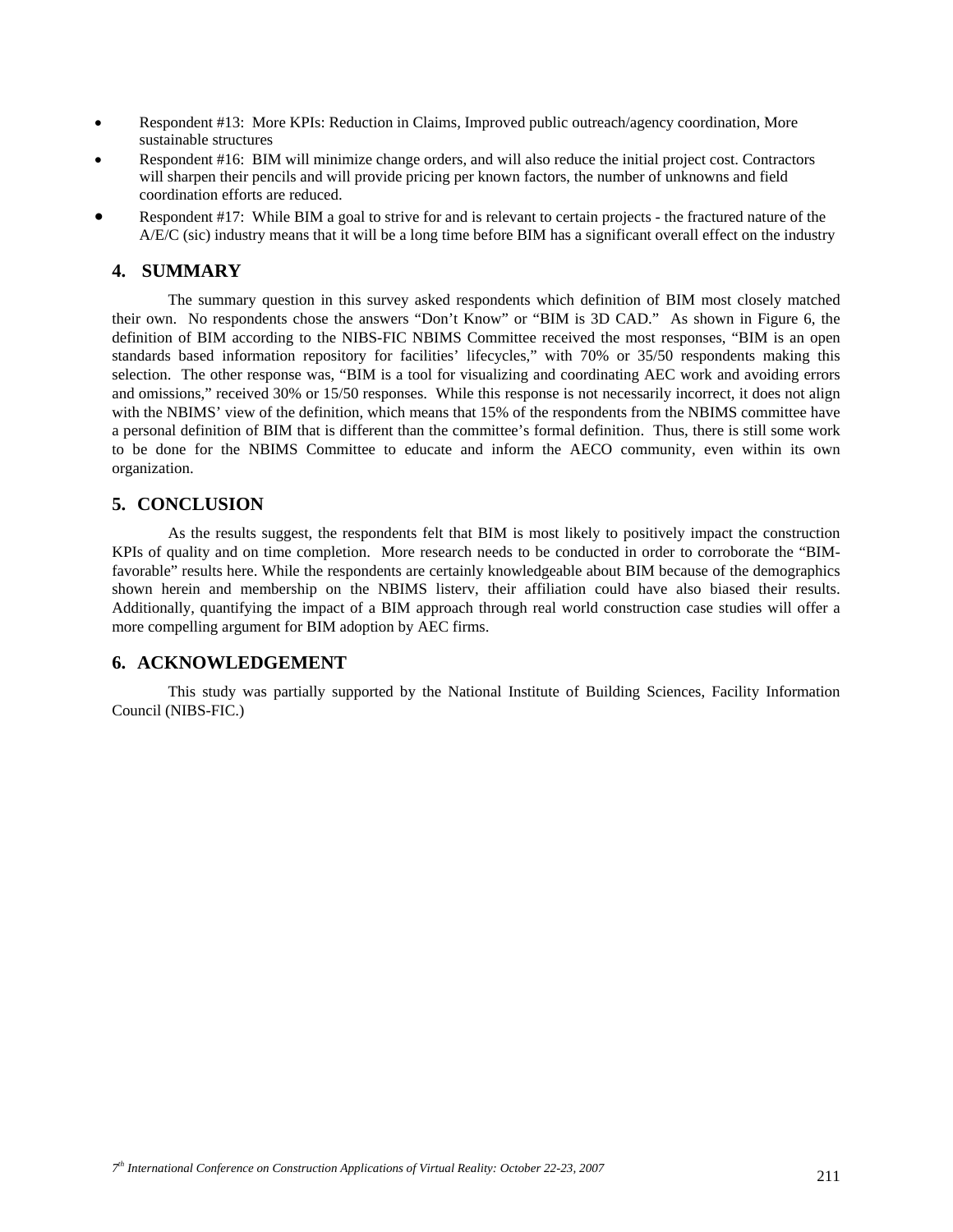# **7. FIGURES**



FIG. 1: "OODA Loop" (Observation, Orientation, Decision, Action) (Col John Boyd, USAF (Ret.) )

| Severely Inhibits                         |                                                                                                                                       | $\mathbf{1}$   | 2%    |
|-------------------------------------------|---------------------------------------------------------------------------------------------------------------------------------------|----------------|-------|
| Lessens                                   |                                                                                                                                       | 6              | 12%   |
| No Effect                                 |                                                                                                                                       | 5              | 10%   |
| Improves                                  |                                                                                                                                       | 34             | 68%   |
| Maximizes                                 |                                                                                                                                       | 4              | 8%    |
|                                           | Total                                                                                                                                 | 50             | 100%  |
|                                           |                                                                                                                                       |                |       |
| 15.                                       | Dollars(\$)/Unit: Dollars(\$)/Unit is the dollar value associated with putting one complete unit in place (e.g. cost per square foot) |                |       |
| Severely Inhibits                         |                                                                                                                                       | $\circ$        | $0\%$ |
| Lessens                                   |                                                                                                                                       | 5              | 10%   |
| No Effect                                 |                                                                                                                                       | 10             | 20%   |
| Improves                                  |                                                                                                                                       | 30             | 60%   |
| Maximizes                                 |                                                                                                                                       | 5              | 10%   |
|                                           | Total                                                                                                                                 | 50             | 100%  |
|                                           |                                                                                                                                       |                |       |
| 16.                                       | Safety: Please read the following statements and choose the one that most closely matches your view of BIM's effects on safety.       |                |       |
| Eliminates LOST MANHOURS                  |                                                                                                                                       | $\mathbf{0}$   | $0\%$ |
| <b>Lessens LOST MANHOURS</b>              |                                                                                                                                       | 23             | 46%   |
| No Effect                                 |                                                                                                                                       | 23             | 46%   |
| <b>Increases LOST MANHOURS</b>            |                                                                                                                                       | $\overline{2}$ | 4%    |
| Greatly Increases LOST<br><b>MANHOURS</b> |                                                                                                                                       | $\overline{2}$ | 4%    |
|                                           |                                                                                                                                       |                |       |

*FIG. 2: Part II Responses about BIM's impact on construction KPIs (raw data from zoomerang)*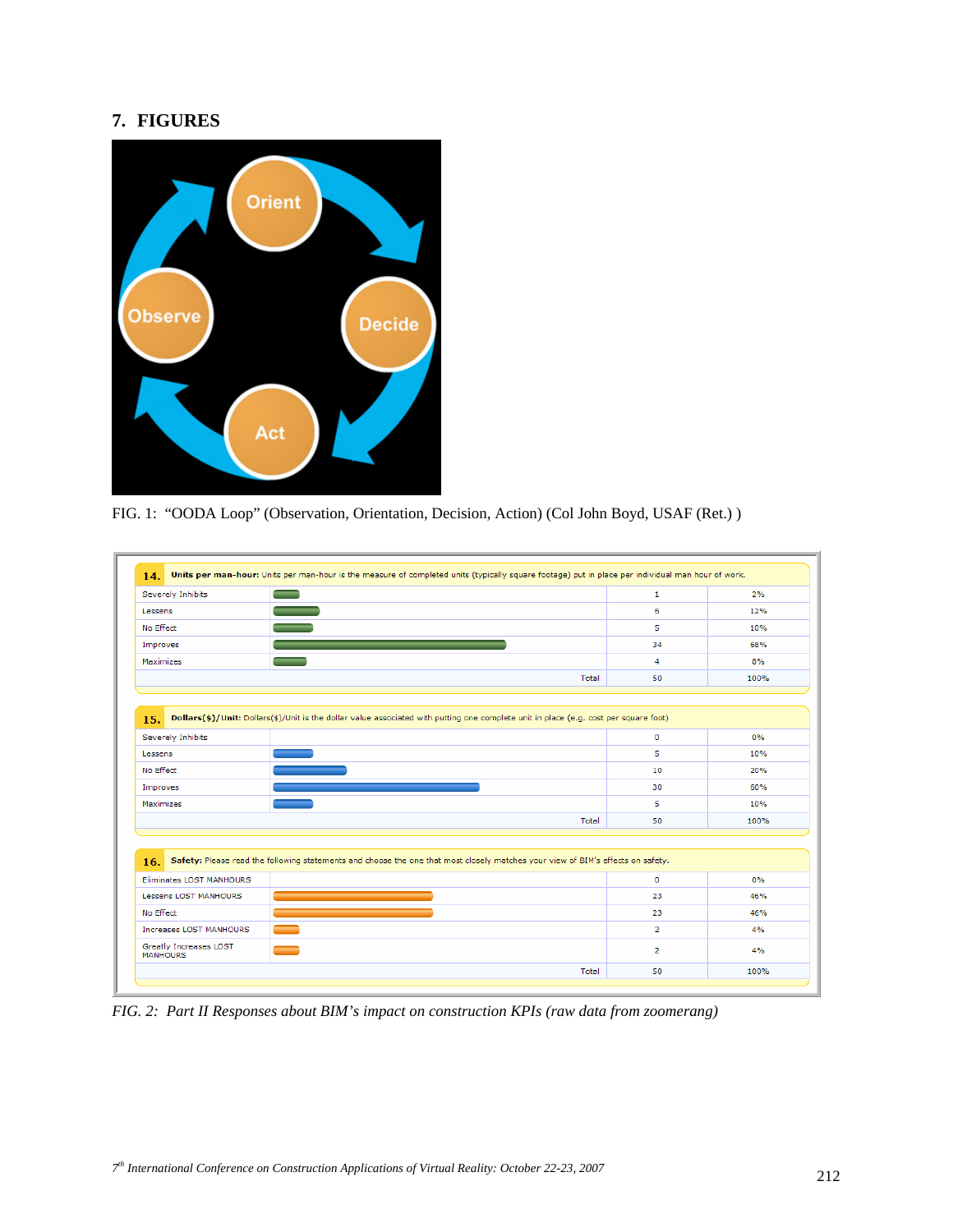| Top number is the count of<br>respondents selecting the<br>option.<br>Bottom % is percent of the<br>total respondents selecting<br>the option. | Max Variance (\$ Lost)                                                                                                        | Worsens              | No Effect            | Improves  | Max Variance (\$ Saved) | N/A             |
|------------------------------------------------------------------------------------------------------------------------------------------------|-------------------------------------------------------------------------------------------------------------------------------|----------------------|----------------------|-----------|-------------------------|-----------------|
| <b>General Conditions</b>                                                                                                                      | $\Omega$<br>0%                                                                                                                | 3<br>6%              | 8<br>16%             | 31<br>62% | 4<br>8%                 |                 |
| Structural                                                                                                                                     | 1<br>2%                                                                                                                       | $\overline{2}$<br>4% | 3<br>6%              | 29<br>58% | q<br>18%                | 12%             |
| Mechanical, Electrical,<br>Plumbing                                                                                                            | $\circ$<br>0%                                                                                                                 | 3<br>6%              | 3<br>6%              | 27<br>54% | 12<br>24%               | 10%             |
| Finishes                                                                                                                                       | $\circ$<br>0%                                                                                                                 | 3<br>6%              | 12<br>24%            | 25<br>50% | $\overline{a}$<br>8%    | 12%             |
| Overall                                                                                                                                        | $\circ$<br>0%                                                                                                                 | $\overline{2}$<br>4% | $\overline{2}$<br>4% | 32<br>64% | 10<br>20%               | 8%              |
|                                                                                                                                                | On-Time Completion: On-Time Completion can be defined as construction duration variance from proposed schedule duration.<br>- |                      |                      |           | 1<br>1                  | 2%<br>2%        |
| 18.<br>Max Variance (Late)<br>Worsens<br>No Effect<br>Improves<br>Max Variance (Early)                                                         | -                                                                                                                             |                      |                      |           | з<br>41<br>4            | 6%<br>82%<br>8% |
|                                                                                                                                                |                                                                                                                               |                      |                      | Total     | 50                      | 100%            |
| 19.                                                                                                                                            | Quality Control/Rework: Quality Control can be defined as percent (%) of rework in (\$) compared to overall cost in (\$).     |                      |                      |           |                         |                 |
| <b>Increases Rework</b>                                                                                                                        |                                                                                                                               |                      |                      |           | $\mathbf{O}$            | 0%              |
| Worsens                                                                                                                                        |                                                                                                                               |                      |                      |           | o                       | 0%              |
|                                                                                                                                                |                                                                                                                               |                      |                      |           | 5                       | 10%             |
| No Effect                                                                                                                                      |                                                                                                                               |                      |                      |           | 34                      | 68%             |
| Improves<br><b>Nearly Eliminates Rework</b>                                                                                                    |                                                                                                                               |                      |                      |           | 11                      | 22%             |

*FIG 3. Part II Responses about BIM's impact on construction KPIs (raw data from zoomerang)* 



*FIG. 4: Overall Favorable Responses when ranking KPIs with respect to impact on BIM (unweighted)*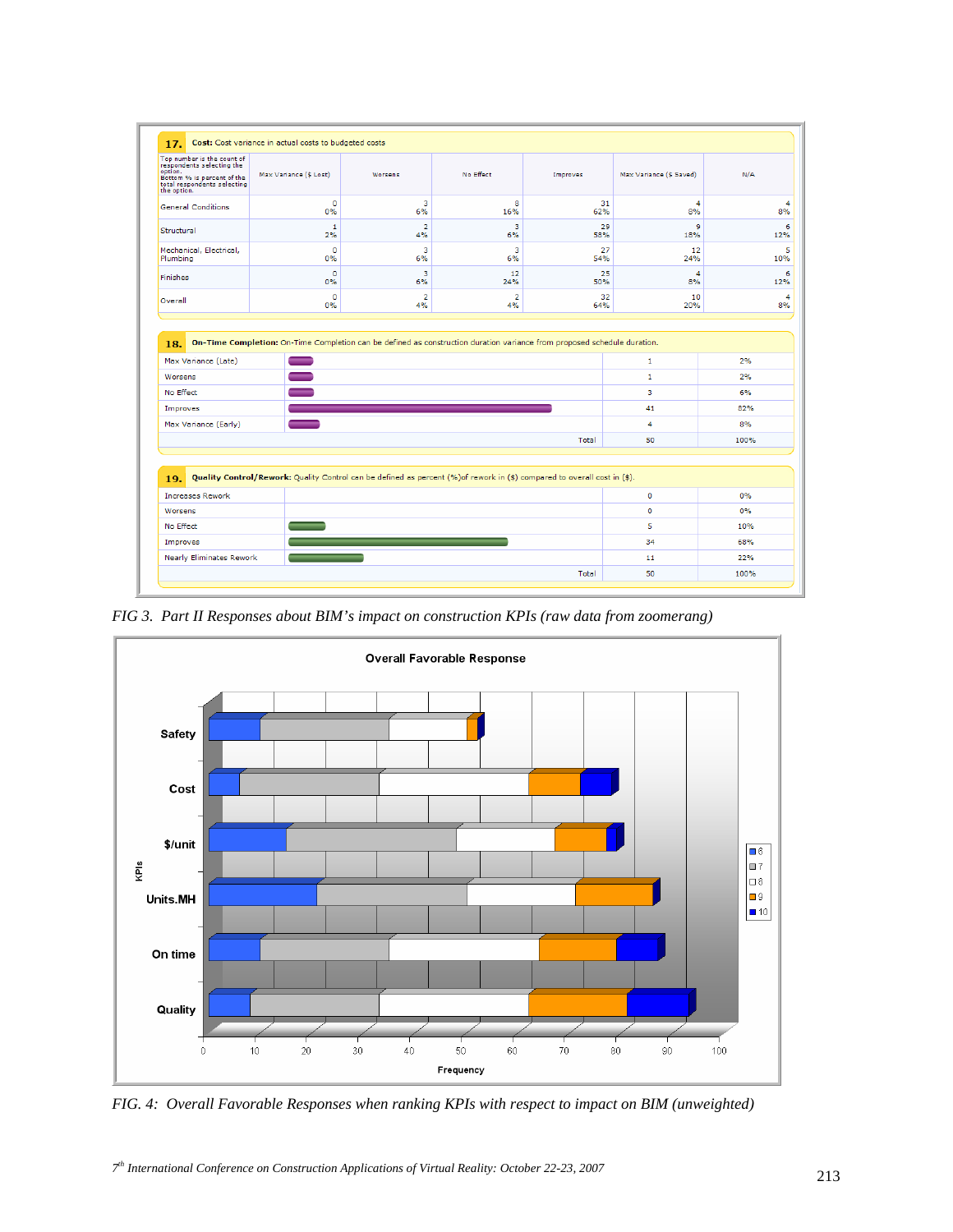

*FIG. 5: Overall Favorable Responses when ranking KPIs with respect to impact on BIM (weighted)* 



*FIG. 6: Answers to definition of BIM Question*